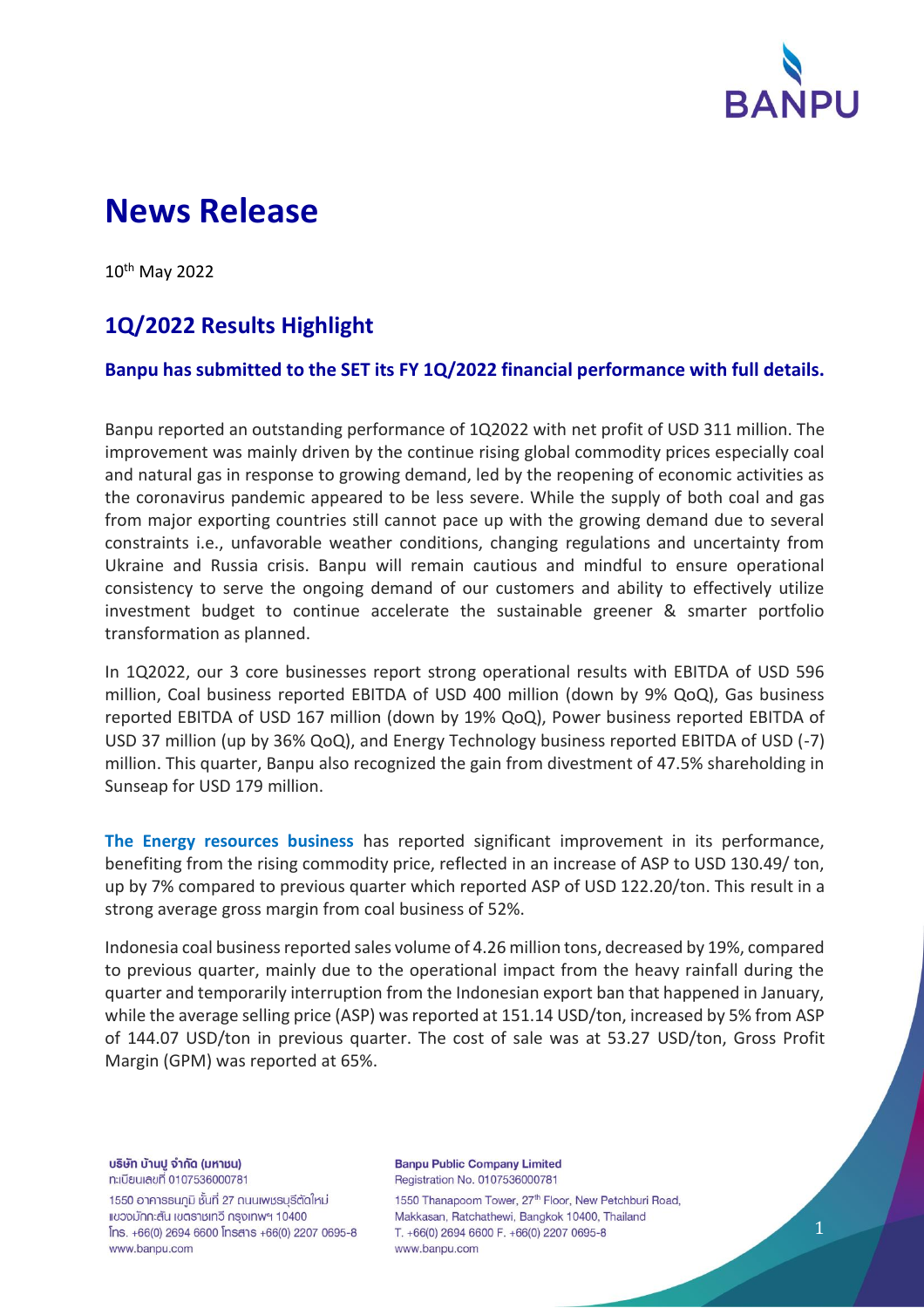

Australia coal business reported total production of 1.72 million tons, down by 17% QoQ, due to longwall changeover of Mandalong and Springvale mines. The sales volume was reported at 1.49 million tons, due to the temporarily export rail bottleneck caused by major flooding in New South Wales and will gradually fulfill customers demand by the 2nd quarter of the year. The ASP was reported at AUD 135.82/ton, the cost of sale was AUD 126.18/ton, result in GPM of 7%.

China coal reported outstanding performance with share of profit of USD 47.75 million, up by 35% compared to previous quarter. This is due to the strong domestic Chinese coal price driven by rising demand while supply remains tight.

Gas business reported total production volume of 59.67 billion Cubic Feet (Bcf), slightly down by 4% compared to previous quarter. The average local price was 4.80 USD/Mcf, down by 7% QoQ compared to 5.19 USD/Mcf in the previous quarter, mainly from the warmer weather than expected, therefore the US natural gas consumption was softening in 1Q of the year compared to stronger demand from colder winter in the 4Q of last year. However, with the recovery demand after economic activities resume within the country, but with the slower pace in injecting new funds into developing new gas wells, US natural gas inventory level therefore remains low, resulting in rising of the domestic natural gas price.

**The Energy generation business** remains resilient, deliver consistent operational cash flow, despite facing several challenges mainly from the rising fuel cost. HPC power plant reported an equity income of USD 19.3 million, down by -33% compared to previous quarter, with reported Equivalent availability factor (EAF) of 77% as unit 2 underwent planned maintenance for 44 days. BLCP reported loss sharing of USD 2.5 million as an impact from 41 days outage as unit 1 underwent major inspection for power plant improvement. CHPs plants in China reported net profit of USD 2.8 million, due to high demand during winter and partly reflects the successful implementation of several measures to mitigate the impact from high Chinese domestic coal cost that reported an average of RMB 1,096/ton. Shanxi Lu Guang (SLG) power plant in China, also experiences high domestic Chinese coal cost, so it reported loss sharing of USD 7.7 million. While, our 2 major High Efficiency, Low Emission "HELE" power plants, consists of Nakoso power plant in Japan reported strong profit sharing of USD 7.2 million, as a result of plant improvement program at the end of last year and Temple I Gas-fired in US reported net loss of USD 27 million due to the non-peak seasonal demand and include the impact from unrealized derivative loss of USD 23 million.

For Renewable business portfolio which currently located in 4 strategic countries which are Australia, China, Japan, and Vietnam. All operations reported consistent operational performance and will gradually contribute higher profit generation as the plants achieve its full capacity. The 2 Solar farm in Australia reported revenue of USD 3.07 million, Solar business in China reported net profit of USD 12 million, Solar business in Japan reported TK dividend

บริษัท บ้านปู จำกัด (มหาชน) ทะเบียนเลขที่ 0107536000781

1550 อาคารธนกูมิ ชั้นที่ 27 ถนนเพชรบุรีตัดใหม่ แขวงมักกะสัน เขตราชเทวี กรุงเทพฯ 10400 lns. +66(0) 2694 6600 lnsans +66(0) 2207 0695-8 www.banpu.com

**Banpu Public Company Limited** Registration No. 0107536000781

1550 Thanapoom Tower, 27<sup>th</sup> Floor, New Petchburi Road, Makkasan, Ratchathewi, Bangkok 10400, Thailand T. +66(0) 2694 6600 F. +66(0) 2207 0695-8 www.banpu.com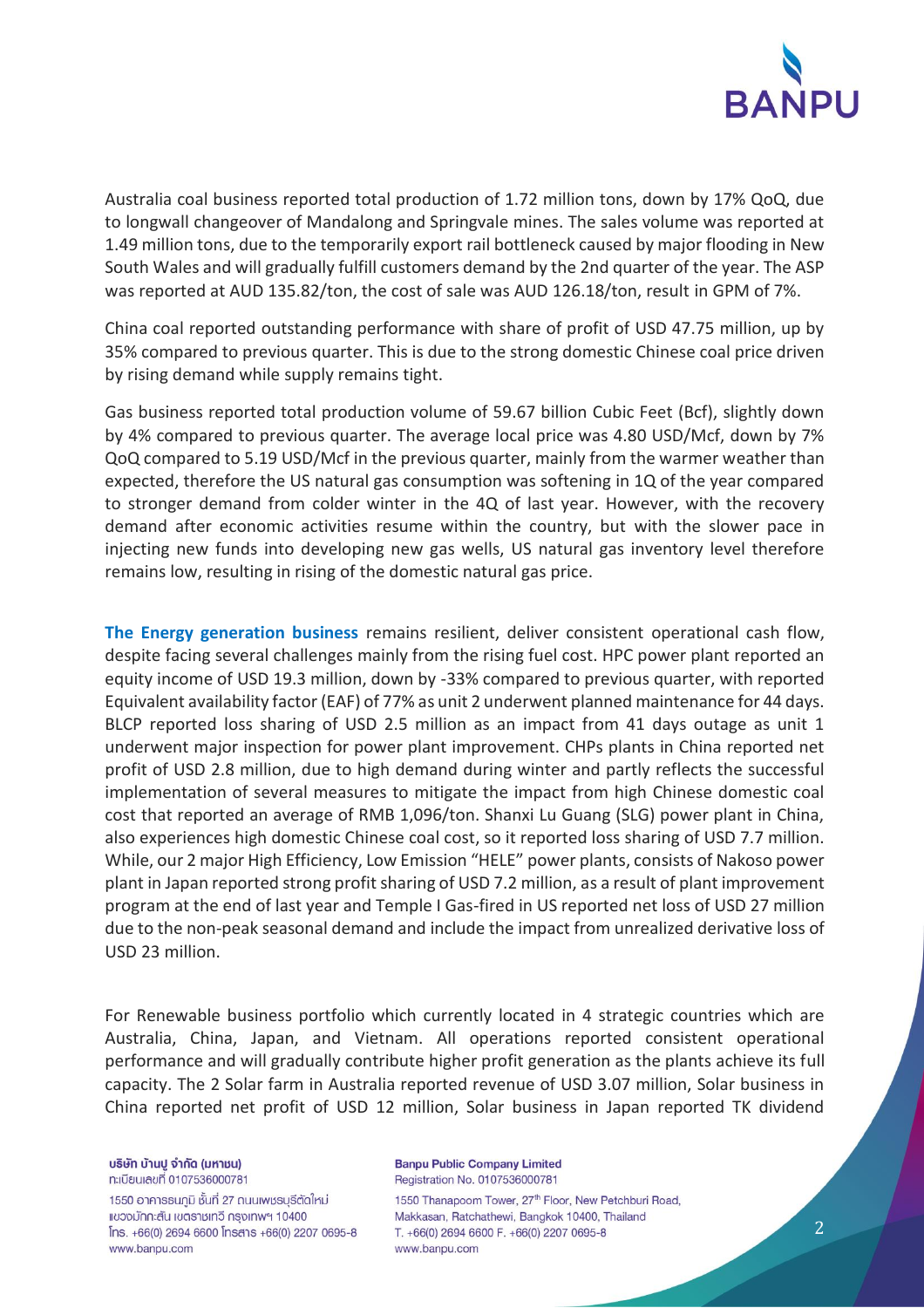

distribution of JPY 121 million. Moreover, the Shirakawa Solar Power project with capacity of 10 MW already achieved Commercial Operation Date (COD) as plan on 16th January 2022. El Wind Mui Dinh wind farm reported net profit of USD 0.5 million while 30 MW Vin Chau wind project is under pre-commissioning process to be ready for commercial dispatch as requested by Offtaker.

**For Energy Technology business,** through Banpu NEXT, continues to penetrate its customer base, by signing new 5.9 MWp solar rooftop PPA in Indonesia, new contract with summer Lasalle phase-3 project of 982 kWp in Bangkok and also expand the smart city solution platforms by singing JV agreement with SP group, a leading utilities group in Singapore and Asia pacific. Moreover, to accelerate its solar floating business portfolio after the 95% construction completion of 16 MW floating solar at Tribeca Enterprise, Banpu NEXT also handled a new major solar floating project for Apex Green Industrial Estate with a total production of 32 MW, which is considered the largest private solar project in Thailand. This demonstrates the commitment to continue scale up Energy Technology business portfolio and the development of Banpu ecosystem to provide the absolute integrated energy solutions to serve the demand of new energy trends.

บริษัท บ้านปู จำกัด (มหาชน) ทะเบียนเลขที่ 0107536000781

1550 อาคารธนกูมิ ชั้นที่ 27 ถนนเพชรบุรีตัดใหม่ แขวงมักกะสัน เขตราชเทวี กรุงเทพฯ 10400 Ins. +66(0) 2694 6600 Insans +66(0) 2207 0695-8 www.banpu.com

**Banpu Public Company Limited** Registration No. 0107536000781

1550 Thanapoom Tower, 27<sup>th</sup> Floor, New Petchburi Road, Makkasan, Ratchathewi, Bangkok 10400, Thailand T. +66(0) 2694 6600 F. +66(0) 2207 0695-8 www.banpu.com

3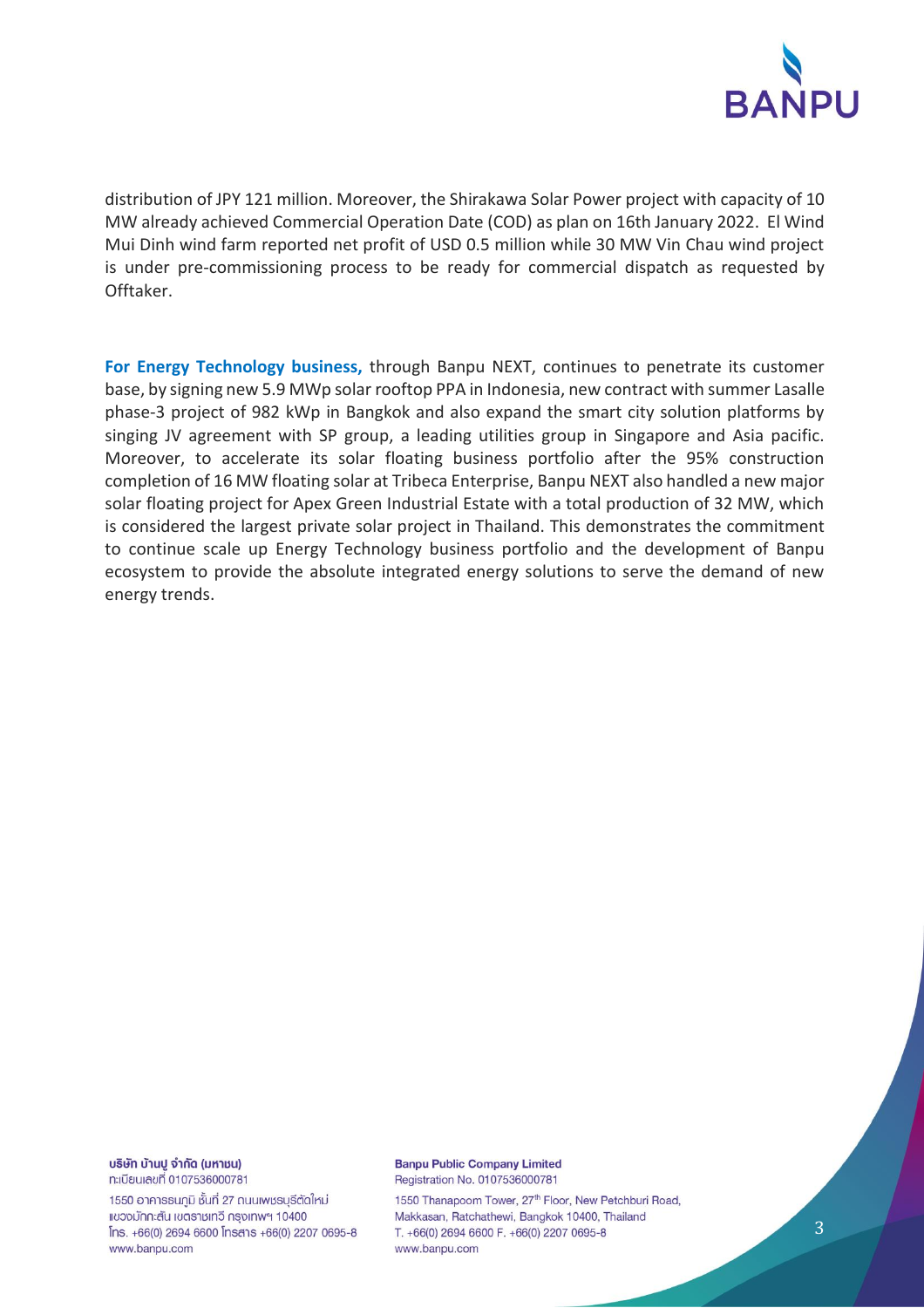

#### **Summary of 1Q/2022 results**

| <b>Year-end Dec ('M.USD)</b>        | <b>1Q22</b> | 4Q21    | <b>1Q21</b> | <b>Note</b>                                                              |
|-------------------------------------|-------------|---------|-------------|--------------------------------------------------------------------------|
| <b>Coal sales volume (M.Tonnes)</b> | 6.3         | 8.1     | 7.2         | Indonesia4.3mt (-19%QoQ, +4%YoY), Australia1.5mt (-32%QoQ, -43%YoY),     |
| Sales revenues                      | 1,255.8     | 1,427.0 | 735.8       | and Coal trading 0.6mt. ASP Indo US\$155.14/t, ASP Australia A\$135.82/t |
| Cost of sales                       | (665.9)     | (734.8) | (508.3)     |                                                                          |
| Gross profit                        | 589.9       | 692.2   | 227.4       | GPM from coal 52% (GPM Indo coal 65%, GPM Australia coal 7%)             |
| <b>GPM</b>                          | 47%         | 49%     | 31%         | GPM from Gas 55%, GPM from Power 7%                                      |
| Adminstrative expenses              | (69.4)      | (70.2)  | (50.8)      |                                                                          |
| Selling expenses                    | (42.2)      | (54.0)  | (30.6)      |                                                                          |
| Royalty                             | (85.1)      | (106.2) | (44.0)      |                                                                          |
| Equity income                       | 62.3        | 57.0    | 43.0        | Equity income from China coal US\$47.8m, HPC US\$19.3m, BLCP US\$-2.5m   |
| Other                               | 7.2         | 12.2    | 3.1         | SLG US\$-7.67m, Nakoso US\$7.2m and Solar & Tech business US\$-1.8m      |
| <b>EBIT</b>                         | 462.7       | 531.1   | 148.1       |                                                                          |
| <b>EBIT margin</b>                  | 37%         | 37%     | 20%         |                                                                          |
| Interest expenses                   | (49.7)      | (47.5)  | (42.8)      |                                                                          |
| <b>Financial expenses</b>           | (1.8)       | (2.2)   | (2.0)       |                                                                          |
| Income tax - Core business          | (60.2)      | (75.9)  | (19.7)      |                                                                          |
| <b>Minorities</b>                   | (79.9)      | (80.9)  | (25.5)      |                                                                          |
| Net profit before extra items       | 271.2       | 324.6   | 58.1        |                                                                          |
| Non-recurring items                 | 191.9       | (12.2)  | (5.3)       |                                                                          |
| Gain (Loss) on Derivatives          | (148.0)     | (214.7) | (4.9)       | Loss from financial derivative instruments                               |
| Income tax - Non core business      | (0.3)       | (8.4)   | (0.3)       |                                                                          |
| Deferred tax income/expenses        | (14.6)      | 25.7    | (26.3)      |                                                                          |
| Net profit                          | 300.1       | 115.0   | 21.3        |                                                                          |
| Net gains (losses) on exchange rate | 10.4        | (10.6)  | 29.4        |                                                                          |
| <b>Net profit</b>                   | 310.5       | 104.5   | 50.7        |                                                                          |
| EPS (USD/share)                     | 0.046       | 0.017   | 0.010       |                                                                          |
| Depreciation                        | 83.3        | 73.6    | 68.5        |                                                                          |
| Amortization                        | 49.8        | 60.9    | 57.7        |                                                                          |
| Depre & Amortization                | 133.1       | 134.5   | 126.2       |                                                                          |
| <b>EBITDA</b>                       | 595.8       | 665.5   | 274.3       | EBITDA from Coal of US\$399.6m, Gas US\$166.9m, Power US\$36.7m          |
| <b>EBITDA</b> margin                | 47%         | 47%     | 37%         | and Energy Tech US\$-7.2m                                                |

### บริษัท บ้านปู จำกัด (มหาชน)

ทะเบียนเลขที่ 0107536000781

1550 อาคารธนภูมิ ชั้นที่ 27 ถนนเพชรบุรีตัดใหม่ แขวงมักกะสัน เขตราชเทวี กรุงเทพฯ 10400 Ins. +66(0) 2694 6600 Insans +66(0) 2207 0695-8 www.banpu.com

#### **Banpu Public Company Limited** Registration No. 0107536000781

1550 Thanapoom Tower, 27<sup>th</sup> Floor, New Petchburi Road, Makkasan, Ratchathewi, Bangkok 10400, Thailand T. +66(0) 2694 6600 F. +66(0) 2207 0695-8 www.banpu.com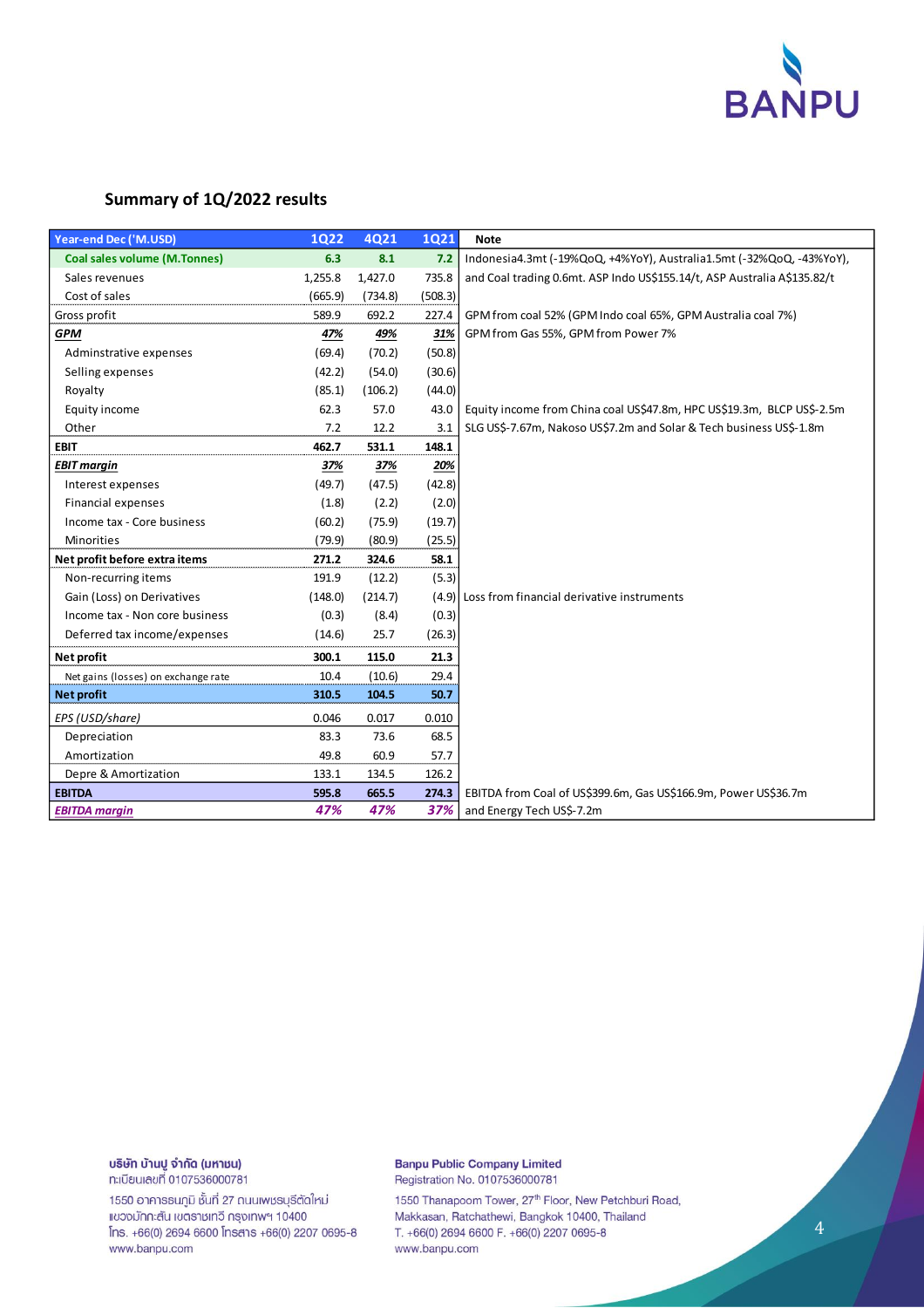

| <b>DETAIL OF PROFIT&amp;LOSS STATEMENT</b>   | <b>1Q22</b> | <b>4Q21</b> | <b>1Q21</b> |         |
|----------------------------------------------|-------------|-------------|-------------|---------|
| <b>ROM Production (M. tonnes)</b>            |             |             |             |         |
| Total production of Coal Indonesia           |             | 3.72        | 4.89        | 3.98    |
| <b>Total production of Coal Australia</b>    |             | 1.72        | 2.07        | 2.41    |
| <b>Total Production</b>                      | M.Ton       | 5.44        | 6.96        | 6.39    |
| <b>Coal sales volume (M tonnes)</b>          |             |             |             |         |
| <b>ITMG own</b>                              |             | 3.87        | 4.78        | 3.80    |
| Other Source                                 |             | 0.39        | 0.48        | 0.30    |
| Total Coal Sales - Indonesia                 |             | 4.26        | 5.26        | 4.10    |
| Coal Sales - Coal Australia                  |             | 1.49        | 2.21        | 2.63    |
| Coal Sales - China (traded coal)             |             | 0.61        | 0.48        | 0.50    |
| Coal Sales - Others & Elimination            |             | (0.01)      | 0.17        | (0.01)  |
| <b>Total sale volume</b>                     | M.Ton       | 6.35        | 8.11        | 7.22    |
| <b>Sales revenue (M.USD)</b>                 |             |             |             |         |
| Sales revenue - ITMG                         |             | 602.0       | 705.6       | 265.6   |
| <b>Other Sources</b>                         |             | 41.4        | 52.4        | 15.3    |
| Sales revenue - Coal Indonesia               |             | 643.4       | 758.0       | 280.8   |
| Sales revenue - Coal Australia               |             | 147.1       | 205.3       | 162.3   |
| Sales revenue - China (traded coal) & Others |             | 37.7        | 28.0        | 18.1    |
| <b>Revenue from COAL business</b>            |             | 828.2       | 991.3       | 461.3   |
| <b>Revenue from POWER business</b>           |             | 125.7       | 102.0       | 66.8    |
| <b>Revenue from GAS business</b>             |             | 278.6       | 314.0       | 185.7   |
| <b>Revenue from OTHER business</b>           |             | 23.4        | 20.8        | 22.0    |
| <b>Total revenues</b>                        | M.USD       | 1,255.8     | 1,427.0     | 735.8   |
| Cost of sale (M USD)                         |             |             |             |         |
| Cost of sales - ITMG                         |             | (185.3)     | (211.1)     | (144.3) |
| <b>Other Sources</b>                         |             | (41.5)      | (58.1)      | (17.2)  |
| Cost of sales - Coal Indonesia               |             | (226.8)     | (269.2)     | (161.5) |
| Cost of sales - Coal Australia               |             | (136.4)     | (194.2)     | (164.7) |
| Cost of sales - China (traded coal) & Others |             | (37.7)      | (24.6)      | (14.1)  |
| <b>COST OF SALE - COAL business</b>          |             | (400.9)     | (487.9)     | (340.4) |
| <b>COST OF SALE - POWER business</b>         |             | (116.9)     | (106.1)     | (50.9)  |
| <b>COST OF SALE - GAS business</b>           |             | (125.4)     | (115.3)     | (81.0)  |
| <b>COST OF SALE - FUEL business</b>          |             |             | (3.9)       | (4.3)   |
| <b>COST OF SALE - OTHER business</b>         |             | (22.7)      | (21.6)      | (31.7)  |
| <b>Total cost of sale</b>                    | M.USD       | (665.9)     | (734.8)     | (508.3) |

บริษัท บ้านปู จำกัด (มหาชน) ทะเบียนเลขที่ 0107536000781

1550 อาคารธนภูมิ ชั้นที่ 27 ถนนเพชรบุรีตัดใหม่ แขวงมักกะสัน เขตราชเทวี กรุงเทพฯ 10400 Ins. +66(0) 2694 6600 Insans +66(0) 2207 0695-8 www.banpu.com

**Banpu Public Company Limited** Registration No. 0107536000781

1550 Thanapoom Tower, 27<sup>th</sup> Floor, New Petchburi Road, Makkasan, Ratchathewi, Bangkok 10400, Thailand T. +66(0) 2694 6600 F. +66(0) 2207 0695-8 www.banpu.com

 $\overline{5}$